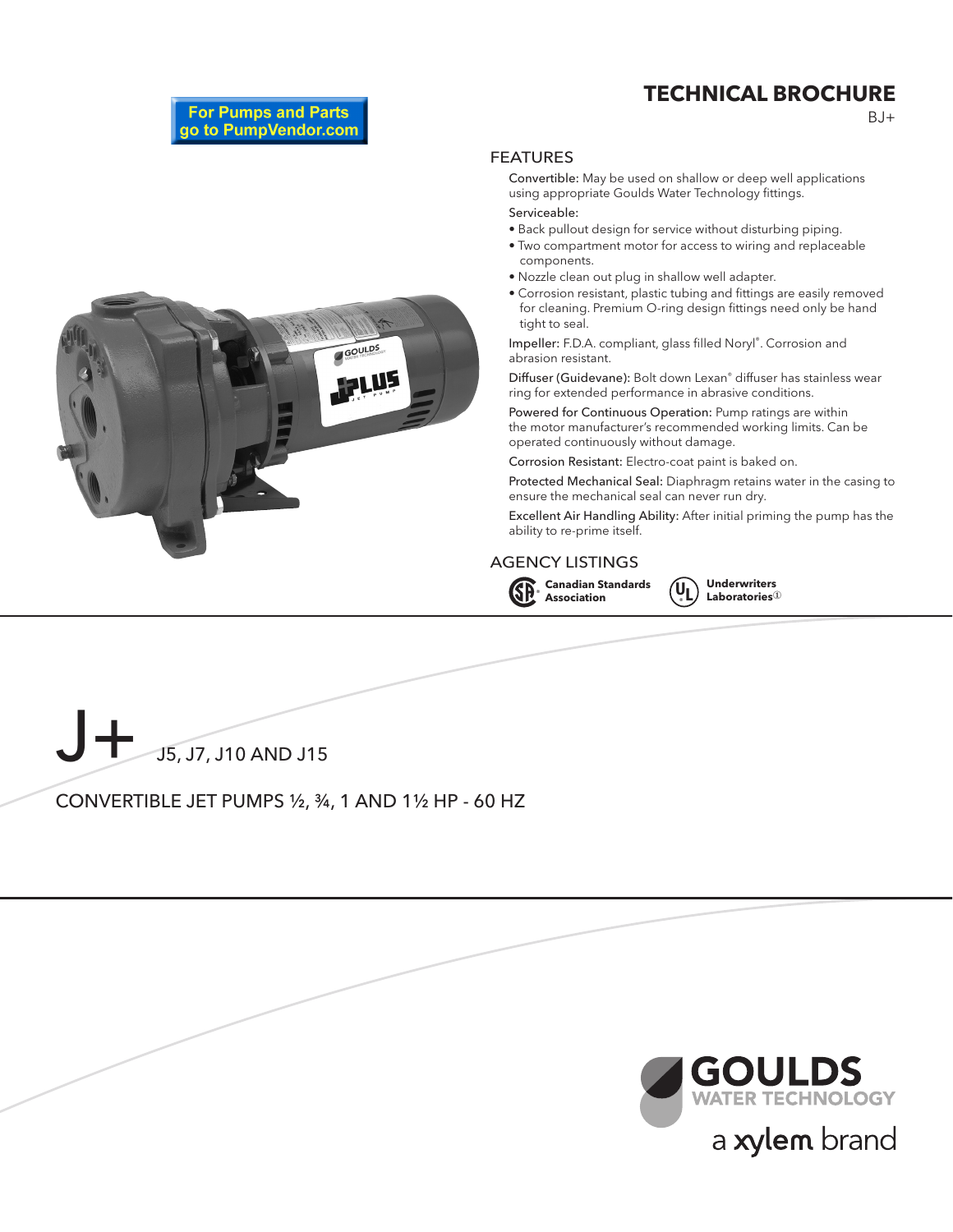## Residential Water Systems

# **Goulds Water Technology**

#### APPLICATIONS

Specifically designed for:

- Homes
- Farms
- Cottages
- Booster service

#### SPECIFICATIONS

#### **Pump:**

- Pipe connections: 1¼" NPT suction, 1" NPT discharge, 1" NPT drive (pressure)
- Pressure switch: AS4 preset at 30-50 PSI

#### **Motor:**

- •NEMA standard
- •60 Hz
- $1/2 11/2$  HP, 115/230 V capacitor start
- •Single phase
- •3500 RPM
- •Built-in overload with automatic reset
- •Stainless steel shaft
- •Rotation: clockwise when viewed from motor end
- •UL778 listed

#### **Maximum temperature:** 140°F

#### SYSTEM COMPONENTS

• Basic Pump Unit: Includes pump and motor, pressure gauge and bushing, pressure switch with tubing and fittings.

NOTE: THE TUBING COMES CONNECTED FOR SHAL-LOW WELL USE. A DEEP WELL SET UP REQUIRES A JDW FITTINGS PACKAGE OR AN AV22 KIT.

Both include additional fittings and a 24" tubing to connect to a pressure control valve.

#### ADDITIONAL COMPONENTS REQUIRED

- Shallow Well Package: Includes shallow well adapter, nozzle, venturi (diffuser), gasket, bolts and pipe plugs OR
- Deep Well Package: Choose either a twin pipe or packer style.
	- Twin pipe includes jet body, nozzle, venturi (diffuser) and foot valve.
	- Packer includes packer body, nozzle, venturi (diffuser), and built-in check valve.

NOTE: Packer systems also require a packer adapter on the wellhead.

Deep well systems require a pressure control valve.

NOTE: YOU MUST HAVE A JDW OR AV22 KIT TO MAKE THE PRESSURE SWITCH CONNECTION.

Pressure tank required on all systems.

#### MODEL INFORMATION

| <b>CSA Listed</b><br>Order No. | U.L. Listed (Indoor use) <sup>1</sup><br>Order No. | HP       |
|--------------------------------|----------------------------------------------------|----------|
| J5                             | <b>J5UL</b>                                        |          |
| 17                             | J7UL                                               | $^{3/4}$ |
| J10                            | J10NUL                                             |          |
| 15                             | J15UL                                              |          |

### SHALLOW WELL PERFORMANCE RATINGS

| <b>HP/Model</b>                     | $\frac{1}{2}$ HP - J5                         |                              |      |     |                                                                                                           |      |                 | $\frac{1}{2}$ HP - J5    |     |        |                    |      |                      | $\frac{3}{4}$ HP - J7 |            |                                                   |      |                      | $1$ HP $-$ J10 |     |      |        |      | $1\frac{1}{2}$ HP - J15 |      |      |
|-------------------------------------|-----------------------------------------------|------------------------------|------|-----|-----------------------------------------------------------------------------------------------------------|------|-----------------|--------------------------|-----|--------|--------------------|------|----------------------|-----------------------|------------|---------------------------------------------------|------|----------------------|----------------|-----|------|--------|------|-------------------------|------|------|
| <b>Shallow Well</b><br>Package      | FH <sub>5</sub><br>FH5H (High Pressure Model) |                              |      |     |                                                                                                           |      | FH <sub>7</sub> |                          |     |        | <b>FH10</b>        |      |                      |                       |            | <b>FH15</b>                                       |      |                      |                |     |      |        |      |                         |      |      |
| Adapter                             |                                               |                              |      |     |                                                                                                           |      |                 |                          |     |        |                    |      | 4K62                 |                       |            |                                                   |      |                      |                |     |      |        |      |                         |      |      |
| <b>Nozzle</b>                       | AN017                                         |                              |      |     |                                                                                                           |      |                 | AN019                    |     |        |                    |      |                      | AN018                 |            |                                                   |      |                      | AN018          |     |      | AN022  |      |                         |      |      |
| Venturi                             | AD3731                                        |                              |      |     |                                                                                                           |      |                 | AD3528                   |     |        |                    |      |                      | AD3536                |            |                                                   |      |                      | AD3538         |     |      | AD3542 |      |                         |      |      |
|                                     | Discharge Pressure - PSI                      |                              |      |     | Discharge Pressure - PSI                                                                                  |      |                 | Discharge Pressure - PSI |     |        |                    |      |                      |                       |            | Discharge Pressure - PSI Discharge Pressure - PSI |      |                      |                |     |      |        |      |                         |      |      |
|                                     | 20                                            | 30                           | 40   | 50  | Max.                                                                                                      | 20   | 30              | 40                       | 50  | 60     | Max.               | 30   | 40                   | 50                    |            | 60 Max.                                           | 30   | 40                   | 50             | 60  | Max. | 30     | 40   | 50                      | 60   | Max. |
| <b>Total Suction</b><br>Lift (feet) |                                               | <b>Gallons per</b><br>minute |      |     | Shut<br>Shut<br><b>Gallons</b> per<br>off<br>off<br><b>Gallons per minute</b><br>minute<br>(PSI)<br>(PSI) |      |                 | Shut<br>off<br>(PSI)     |     | minute | <b>Gallons</b> per |      | Shut<br>off<br>(PSI) |                       | minute     | <b>Gallons</b> per                                |      | Shut<br>off<br>(PSI) |                |     |      |        |      |                         |      |      |
| 5.                                  | 17.5                                          | 16.5                         | 10.2 | 5.0 | 63                                                                                                        | 11.5 | 11.3            | 11.0                     |     | 4.8    | 83                 | 21.3 | 18.3                 | 12.5                  | 6.6        | 70                                                | 24.8 |                      | 24.4 16.6      | 9.9 | 74   | 26.6   |      | 26.3 25.0 15.6          |      | 80   |
| 10 <sup>°</sup>                     | 15.7                                          | 14.4                         | 9.2  | 4.3 | 61                                                                                                        | 10.3 | 10.0            | 9.6                      | 7.0 | 4.2    | 81                 | 18.8 | 17.31                | 11.3                  | 5.0        | 68                                                | 22.9 | 22.2                 | 15.8           | 8.6 | 72   | 24.7   |      | 24.3 22.6               | 13.9 | 77   |
| 15                                  | 13.7                                          | 12.5                         | 8.0  | 3.6 | 59                                                                                                        | 8.8  | 8.6             | 8.3                      | 6.3 | 3.7    | 79                 | 16.4 | 15.5                 | 9.6                   | 3.7        | 66                                                | 19.8 | 19.5 13.8            |                | 6.9 | 70   | 21.6   | 21.5 | 20.4                    | 12.9 | 75   |
| 20                                  | 11.5                                          | 10.4                         | 7.1  | 2.3 | 57                                                                                                        | 7.0  | 7.0             | 6.8                      | 5.8 | 3.2    | 76                 | 13.6 | 13.2                 | 8.3                   | 2.0        | 63                                                | 16.6 | 16.6                 | 12.2           | 5.6 | 67   | 18.1   | 18.0 | 17.61                   | 12.0 | 73   |
| 25                                  | 8.7                                           | 8.6                          | 6.2  | 1.3 | 54                                                                                                        | 5.3  | 5.2             | 5.2                      | 5.0 | 2.8    | 73                 | 10.0 | 9.9                  | 6.4                   | $\Omega$ . | 59                                                | 12.5 | 12.4                 | 10.4           | 3.6 | 65   | 14.01  | 14.0 | 14.0   10.1             |      |      |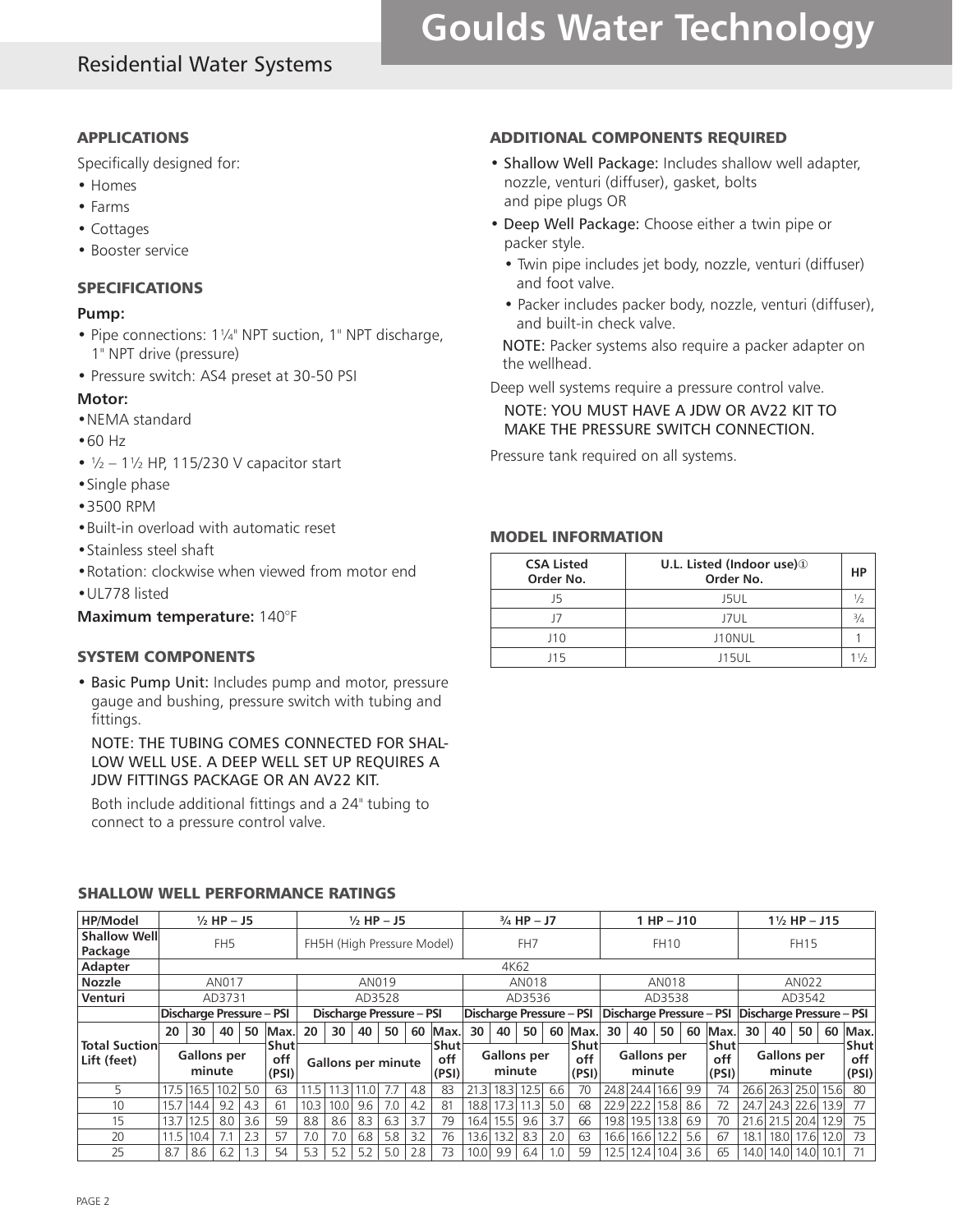## Residential Water Systems

#### TWIN PIPE PERFORMANCE RATINGS

| HP/Model                                                       |                                                                                                                                        |       |                | $1/2$ HP $-$ J5 |                |      |                                                            | $\frac{3}{4}$ HP - J7   |                         | $1$ HP $-$ J10 |       |                |       |                | $1\frac{1}{2}$ HP - J15 |                |                |
|----------------------------------------------------------------|----------------------------------------------------------------------------------------------------------------------------------------|-------|----------------|-----------------|----------------|------|------------------------------------------------------------|-------------------------|-------------------------|----------------|-------|----------------|-------|----------------|-------------------------|----------------|----------------|
|                                                                | Well Casing min. I.D.<br>4                                                                                                             |       |                |                 | $4\frac{1}{2}$ |      | 4                                                          |                         | $4\frac{1}{2}$          |                |       | 4              |       | $4\frac{1}{2}$ |                         | $4\frac{1}{2}$ |                |
| Pressure<br>Pipe                                               |                                                                                                                                        |       |                |                 | $1\frac{1}{4}$ |      |                                                            |                         |                         | $1\frac{1}{4}$ |       |                |       | $1\frac{1}{4}$ |                         |                | $1\frac{1}{4}$ |
| <b>Suction</b>                                                 | Size (in.)                                                                                                                             |       | $1\frac{1}{4}$ |                 | $1\frac{1}{2}$ |      | $1\frac{1}{4}$                                             |                         |                         | $1\frac{1}{2}$ |       | $1\frac{1}{4}$ |       | $1\frac{1}{2}$ |                         |                | $1\frac{1}{2}$ |
|                                                                | 0 Jet Assembly Package FT4-13 FT4-31 FT4-08 FT5-14 FT4-14 FT4-34 FT4-18 FT5-47 FT5-48 FT4-44 FT4-43 FT4-18 FT5-49 FT5-11 FT5-12 FT5-11 |       |                |                 |                |      |                                                            |                         |                         |                |       |                |       |                |                         |                |                |
|                                                                | Jet Body (only)                                                                                                                        |       | AT4            |                 | AT5            |      | AT4                                                        |                         | AT5                     |                |       | AT4            |       | AT5            |                         | AT5            |                |
| <b>Nozzle</b>                                                  |                                                                                                                                        | AN017 |                | AN016 AN015     | AN018 AN017    |      |                                                            | AN016 AN016 AN018 AN017 |                         |                | AN017 | <b>AN017</b>   | AN016 | AN019          | AN018                   | AN019          | AN018          |
| Venturi                                                        |                                                                                                                                        | AD726 |                | AD723 AD720     | AD724 AD729    |      | AD725                                                      |                         | AD722 AD730 AD725 AD730 |                |       | AD727          | AD722 | AD732          |                         | AD727 AD734    | AD727          |
|                                                                | 2 Control Valve Setting (PSI)                                                                                                          | 30    | 30             | 30              | 30             | 28   | 29                                                         | 30                      | 28                      | 30             | 31    | 33             | 35    | 30             | 32                      | 35             | 40             |
|                                                                | Feet                                                                                                                                   |       |                |                 |                |      | Gallons Per Minute (GPM) 30-50 PSI Pressure Switch Setting |                         |                         |                |       |                |       |                |                         |                |                |
|                                                                | 30                                                                                                                                     | 13.0  | 11.0           |                 |                | 15.8 |                                                            |                         | 16.6                    |                | 17.0  |                |       | 19.3           |                         | 21.2           |                |
|                                                                | 40                                                                                                                                     | 11.8  | 9.0            |                 |                | 15.7 |                                                            |                         | 16.0                    |                | 16.6  |                |       | 18.0           |                         | 20.0           |                |
| feet)                                                          | 50                                                                                                                                     |       | 7.6            |                 | 6.9            | 13.2 |                                                            |                         | 15.0                    |                | 14.4  |                |       | 16.0           |                         | 16.1           |                |
|                                                                | 60                                                                                                                                     |       | 7.0            | 5.2             | 6.4            | 10.2 |                                                            |                         | 13.0                    |                | 11.5  | 11.2           |       | 14.3           |                         | 15.0           |                |
| epth to Jet Assembly<br>epth to Jet Assembly<br>submergence of | 70                                                                                                                                     |       |                | 4.7             | 5.6            |      | 8.2                                                        |                         | 11.0                    | 10.0           |       | 9.3            |       | 12.6           |                         | 14.0           | 11.2           |
|                                                                | 80                                                                                                                                     |       |                | 3.8             | 4.8            |      | 6.5                                                        |                         |                         | 8.6            |       | 7.3            | 6.2   | 10.0           | 10.0                    |                | 10.6           |
|                                                                | 90                                                                                                                                     |       |                | 3.1             | 4.1            |      | 5.0                                                        | 5.0                     |                         | 7.3            |       |                | 6.1   |                | 8.7                     |                | 9.0            |
|                                                                | 100                                                                                                                                    |       |                |                 |                |      |                                                            | 4.4                     |                         | 6.0            |       |                | 5.4   |                | 7.0                     |                | 7.6            |
|                                                                | 110                                                                                                                                    |       |                |                 |                |      |                                                            | 3.5                     |                         | 5.0            |       |                | 4.5   |                | 5.7                     |                | 6.2            |
|                                                                | 120                                                                                                                                    |       |                |                 |                |      |                                                            |                         |                         |                |       |                |       |                | 4.5                     |                | 5.2            |
| ۵                                                              | 130                                                                                                                                    |       |                |                 |                |      |                                                            |                         |                         |                |       |                |       |                |                         |                | 4.0            |
| (based                                                         | 140                                                                                                                                    |       |                |                 |                |      |                                                            |                         |                         |                |       |                |       |                |                         |                | 2.8            |
|                                                                | 150                                                                                                                                    |       |                |                 |                |      |                                                            |                         |                         |                |       |                |       |                |                         |                | 1.5            |
|                                                                | 160                                                                                                                                    |       |                |                 |                |      |                                                            |                         |                         |                |       |                |       |                |                         |                |                |
|                                                                | 170                                                                                                                                    |       |                |                 |                |      |                                                            |                         |                         |                |       |                |       |                |                         |                |                |

**NOTE:** An offset of 50 feet will result in a decrease of about 25% from ratings as shown.

➀ Jet assembly package includes jet body (AT4), venturi, nozzle and foot valve.

➁ Deep well jet pumps require a pressure control device on the discharge to provide back pressure to the jet assembly. Failure to control the amount of discharge by adjusting the back pressure (pressure control valve setting) will cause the pump to lose prime. On pumps with Iow control valve settings, up to 40 psi, a simple ball valve or AV15 will work. On systems with control valve settings of 40 - 80 psi an AV22, AV22KIT or AV21 is required. They measure the pressure on the outbound side so that the high pressure does not open the 30-50 psi switch and turn the pump off.

#### PACKER SYSTEM PERFORMANCE RATINGS

| HP/Model                                                  |                                                                                                                                                                                                                                                                                                                  |        |                 | $\frac{1}{2}$ HP - J5 |                                                                                                                 |     |                                                                                       |                | $3/4$ HP - J7 |                |                                                    |     | $1$ HP $-$ J10 |      |       |       | $1\frac{1}{2}$ HP - J15 |             |
|-----------------------------------------------------------|------------------------------------------------------------------------------------------------------------------------------------------------------------------------------------------------------------------------------------------------------------------------------------------------------------------|--------|-----------------|-----------------------|-----------------------------------------------------------------------------------------------------------------|-----|---------------------------------------------------------------------------------------|----------------|---------------|----------------|----------------------------------------------------|-----|----------------|------|-------|-------|-------------------------|-------------|
|                                                           | <b>Well Casing</b>                                                                                                                                                                                                                                                                                               |        | 2               |                       |                                                                                                                 | 3   |                                                                                       | $\overline{2}$ |               | 3              |                                                    | 2   |                | 3    | 3     |       |                         |             |
| <b>Suction</b><br>Pipe Size (in.)                         |                                                                                                                                                                                                                                                                                                                  |        | $1\frac{1}{4}$  |                       | $1\frac{1}{2}$                                                                                                  |     |                                                                                       | $1\frac{1}{4}$ |               | $1\frac{1}{2}$ | $1\frac{1}{4}$<br>$1\frac{1}{2}$<br>$1\frac{1}{2}$ |     |                |      |       |       |                         |             |
| <b>Jet Assembly</b><br>Package (1)                        |                                                                                                                                                                                                                                                                                                                  | FP2-13 |                 |                       | FP2-31 FP2-08 FP3-36 FP3-24 FP2-40 FP2-47 FP3-53 FP3-54 FP2-48 FP2-43 FP3-55 FP3-14 FP3-16 FP3-18 FP3-21 FP3-24 |     |                                                                                       |                |               |                |                                                    |     |                |      |       |       |                         |             |
|                                                           | Jet Body (only)                                                                                                                                                                                                                                                                                                  |        | AP <sub>2</sub> |                       |                                                                                                                 | AP3 | AP <sub>2</sub>                                                                       |                |               | AP3            | AP <sub>2</sub>                                    |     | AP3            |      | AP3   |       |                         |             |
| <b>Nozzle</b>                                             |                                                                                                                                                                                                                                                                                                                  | AN017  |                 | AN016 AN015 AN021     |                                                                                                                 |     | AN018   AN015   AN015   AN018   AN017   AN016   AN016   AN019   AN018   AN019   AN021 |                |               |                |                                                    |     |                |      |       |       |                         | AN023 AN018 |
| Venturi                                                   |                                                                                                                                                                                                                                                                                                                  | AD726  |                 |                       | AD723 AD720 AD730 AD724 AD727                                                                                   |     |                                                                                       |                | AD723 AD730   |                | AD725 AD729 AD725 AD732 AD727                      |     |                |      | AD735 | AD723 | AD731 AD724             |             |
| <b>Control Valve</b>                                      | Setting (PSI) 2                                                                                                                                                                                                                                                                                                  | 30     | 30              | 30                    | 30                                                                                                              | 30  | 30                                                                                    | 32             | 27            | 30             | 35                                                 | 36  | 28             | 32   | 34    | 34    | 34                      | 39          |
|                                                           | Feet                                                                                                                                                                                                                                                                                                             |        |                 |                       |                                                                                                                 |     | Gallons Per Minute (GPM) 30-50 PSI Pressure Switch Setting                            |                |               |                |                                                    |     |                |      |       |       |                         |             |
|                                                           | 30                                                                                                                                                                                                                                                                                                               | 11.9   | 9.5             |                       | 13.1                                                                                                            |     | 13.8                                                                                  |                | 16.8          |                | 16.7                                               |     | 19.3           |      | 24.4  |       |                         |             |
|                                                           | 40                                                                                                                                                                                                                                                                                                               | 10.6   | 7.9             |                       | 12.6                                                                                                            |     | 13.5                                                                                  |                | 16.8          |                | 14.6                                               |     | 19.3           |      | 23.1  |       |                         |             |
| Depth to Jet Assembly<br>(based on submergence of 5 feet) | 50                                                                                                                                                                                                                                                                                                               |        | 7.6             |                       | 10.7                                                                                                            | 6.9 | 11.5                                                                                  |                | 15.3          |                | 13.5                                               |     | 18.0           |      | 20.2  |       |                         |             |
|                                                           | 60                                                                                                                                                                                                                                                                                                               |        | 6.7             | 4.8                   | 8.8                                                                                                             | 6.5 | 9.0                                                                                   | 7.8            | 13.5          |                | 11.0                                               | 9.2 | 15.3           |      | 16.9  | 15.0  |                         |             |
|                                                           | 70                                                                                                                                                                                                                                                                                                               |        |                 | 4.3                   | 7.3                                                                                                             | 5.6 |                                                                                       | 7.1            | 11.5          | 9.8            |                                                    | 9.0 | 12.7           |      |       | 14.4  |                         |             |
|                                                           | 80                                                                                                                                                                                                                                                                                                               |        |                 | 3.5                   |                                                                                                                 | 4.8 |                                                                                       | 5.1            |               | 8.6            |                                                    | 7.3 | 10.2           | 10.3 |       | 12.9  |                         |             |
|                                                           | 90                                                                                                                                                                                                                                                                                                               |        |                 |                       |                                                                                                                 |     |                                                                                       | 4.3            |               | 7.3            |                                                    | 5.6 |                | 8.8  |       | 10.9  | 10.3                    |             |
|                                                           | 100                                                                                                                                                                                                                                                                                                              |        |                 |                       |                                                                                                                 |     |                                                                                       |                |               | 6.2            |                                                    | 4.2 |                | 7.2  |       |       | 9.6                     | 7.3         |
|                                                           | 110                                                                                                                                                                                                                                                                                                              |        |                 |                       |                                                                                                                 |     |                                                                                       |                |               | 5.0            |                                                    |     |                | 5.8  |       |       | 8.2                     | 6.5         |
|                                                           | 120                                                                                                                                                                                                                                                                                                              |        |                 |                       |                                                                                                                 |     |                                                                                       |                |               |                |                                                    |     |                | 4.5  |       |       | 6.9                     | 5.8         |
|                                                           | 130                                                                                                                                                                                                                                                                                                              |        |                 |                       |                                                                                                                 |     |                                                                                       |                |               |                |                                                    |     |                |      |       |       | 5.8                     | 5.0         |
|                                                           | 140                                                                                                                                                                                                                                                                                                              |        |                 |                       |                                                                                                                 |     |                                                                                       |                |               |                |                                                    |     |                |      |       |       | 4.7                     | 4.5         |
|                                                           | 150                                                                                                                                                                                                                                                                                                              |        |                 |                       |                                                                                                                 |     |                                                                                       |                |               |                |                                                    |     |                |      |       |       | 3.4                     | 4.0         |
|                                                           | 160                                                                                                                                                                                                                                                                                                              |        |                 |                       |                                                                                                                 |     |                                                                                       |                |               |                |                                                    |     |                |      |       |       |                         | 3.3         |
|                                                           | 170                                                                                                                                                                                                                                                                                                              |        |                 |                       |                                                                                                                 |     |                                                                                       |                |               |                |                                                    |     |                |      |       |       |                         | 2.8         |
|                                                           | NOTE: An offset of 50 feet will result in a decrease of about 25% from ratings as shown. Special turned (diameter) couplings are required on 2"<br>packer systems, order no. 64655 in Jet and Sub price book.<br>① Jet Assembly Package includes jet body, AP2 or AP3; built-in check valve, nozzle and venturi. |        |                 |                       |                                                                                                                 |     |                                                                                       |                |               |                |                                                    |     |                |      |       |       |                         |             |
|                                                           | 2 Same as above                                                                                                                                                                                                                                                                                                  |        |                 |                       |                                                                                                                 |     |                                                                                       |                |               |                |                                                    |     |                |      |       |       |                         |             |